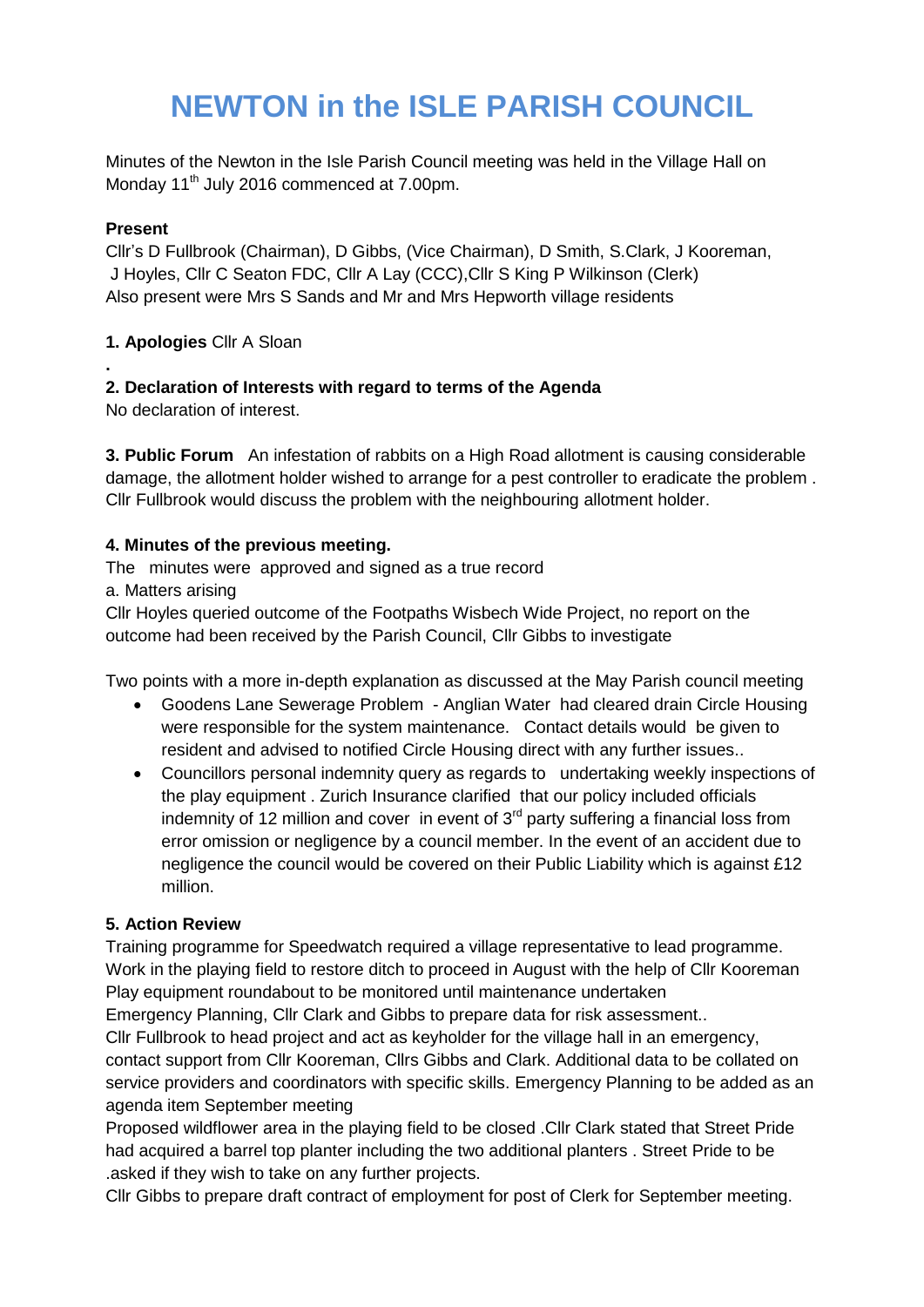Further street lighting quotes received Cllr Fullbrook and clerk to continue with programme

# **6. Allotments/Rights of Way update**

New allotment contract to be held over until 2017.

Cllr Sloan to benchmark allotment rents from other villages for comparison to discuss a rent review in Oct 2017 at September meeting

## **7. Finance**

More beneficial for the PC to pay clerks salary every quarter, saving £135.18 per annum . an additional cost of £11 per annum for 2 additional payslips

*Resolved to approve payments clerks salary quarterly Councillors agreed*

Clerk to contact the payroll provider to change payment dates. to quarterly Sept  $30<sup>th</sup>$  / Dec 31<sup>st</sup>/ March 31<sup>st</sup>/June 30<sup>th</sup>

£121 PAYE deducted from salary and ( Employee NIC of £24.03 payable by PC) **Cheque for HMS Revenue £145.03.. cheque no 100539 /July 11th**

Clerks salary £729.17 .including admin costs Jan to June £30.92 **Cheque £760.09 / cheque no 100540** /**July 11th**

Supply & installation of new village signs,

**Cheque for Cambs County Council £1310.70 cheque no 100538 /July 11th**

*Resolved to approve payments of above three invoices Councillors agreed*

Quote received for eradication of mole infestation in playing field and churchyard.

 *Resolved to approve payment of £155, when work completed as quoted Councillors approved*

Quotes received for final five Cat 2 street lights

- **Income** <sup>1/2</sup> year Concurrent Grant £640
- £543 Grant for laptop and printer from CAPALC (Transparency Code Funding)
- Defibrillator Appeal has raised £1551 towards the £1945 leaving £394.to find , a further £290 was received at the meeting.
- Community a/c £8190.22 following deduction of £2094 for the Defibrillator Appeal and Transparency Grant
- Savings a/c £1692 ,89 including 21p interest

Draft copies of budget review circulated

#### **8. Planning moved to final agenda item**

#### **9. Highways**

All potholes requiring attention completed.

LHI Bid has now been approved with Cambs County Council. Parish Council contribution £1500

Cllr Clark had reported .grass verges in need of attention.

# **10. Village Hall Report**

Report circulated

No fund raising events at present, with fewer bookings, coffee and afternoon teas supplement lettings income. Soup & sandwich lunches start in September. Post Office official was leaving,